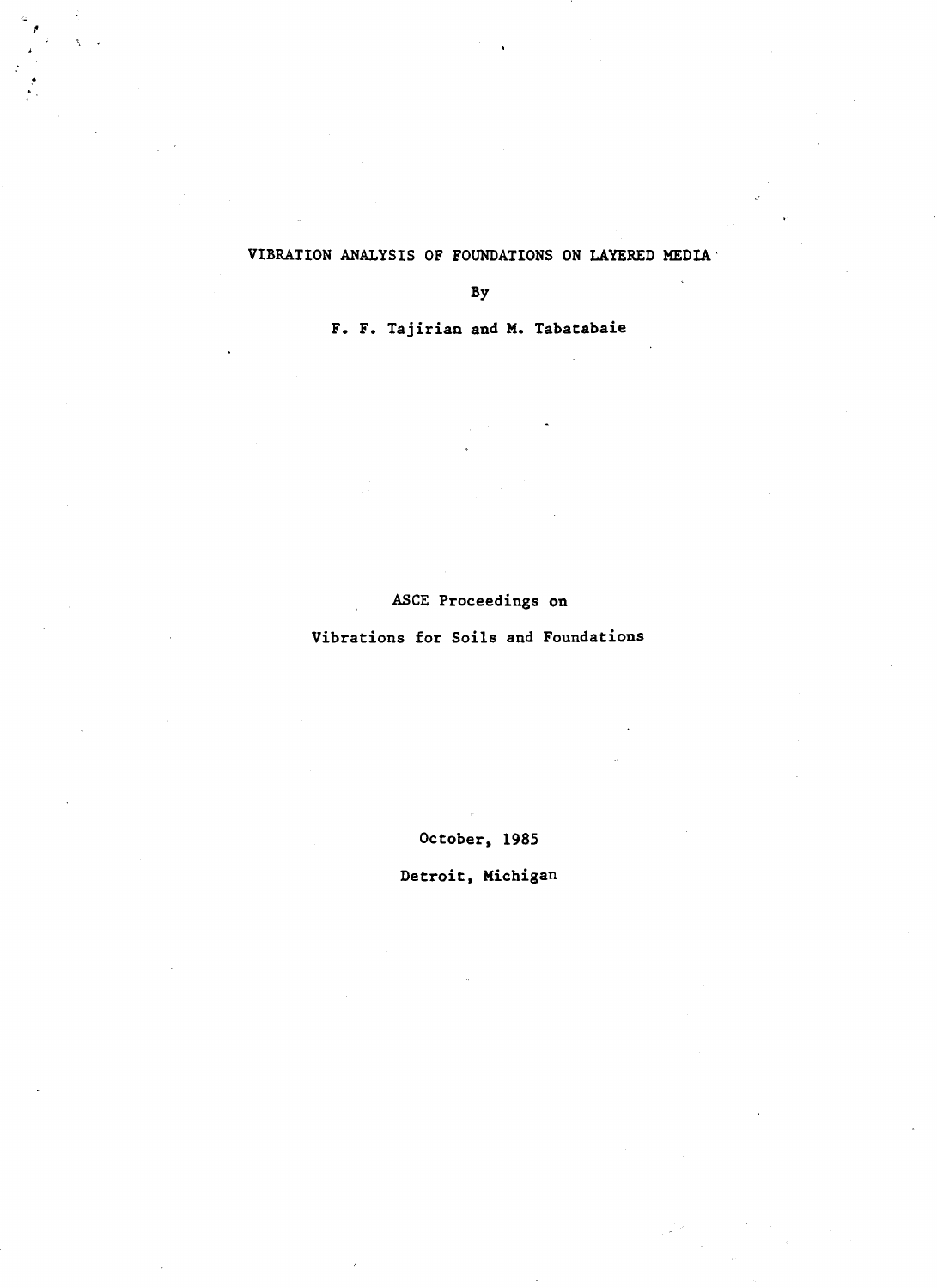#### VIBRATION ANALYSIS OF FOUNDATIONS ON LAYERED MEDIA

By

F. F. Tajirian<sup>1</sup>, A.M., ASCE, and M. Tabatabaie<sup>2</sup>, A.M., ASCE

#### ABSTRACT

 $\cdot$  ;

A general procedure based on a new substructuring technique, the flexible volume method, is applied to the solution of foundation vibration problems. The procedure is capable of handling foundations with complex geometries, and multiple flexible foundations of arbitrary shape founded on the surface of, or embedded in, layered viscoelastic soils and subjected to harmonic or transient loadings. The methodology is implemented in a system of computer programs called SASSI. The procedures for computing the necessary three-dimensional impedance matrices and the overall response are summarized. To demonstrate the effectiveness and accuracy of this method, SASSI is used to evaluate the dynamic response (compliance functions) of a rigid circular disk founded on the surface of a soil layer resting on rigid base rock. The results compare favorably with more rigorous continuum solutions. These results are also compared with the response of circular footings on a damped halfspace to show the effects of a fixed base on foundation response. To demonstrate the applicability of the procedure to practical problems, results are presented of a three-dimensional aircraft impact analysis on an embedded tunnel.

#### INTRODUCTION

The design of foundations for vibrating machines and foundations subject to other dynamic forces requires an accurate prediction of the foundation response to these loads. A complete and rigorous analysis must account for the following: the three-dimensional nature of the problem, foundation flexibility, material and radiation damping of soil, variation of soil properties with depth, embedment effects, and interaction effects between multiple foundations through the soil.

Several substructuring methods for vibration analysis of foundations are presented in the literature. The basic approach in all these methods is to partition the complete soil-structure system into two parts  $-$  - the structure and the soil. The soil medium is analyzed first and the impedance properties (dynamic stiffnesses) at the foundation-soil interface are established. In the second step, these

-1- F. F. Tajirian

<sup>1.</sup> Research and Engineering Operation, Bechtel Group, Inc., San Francisco, CA

<sup>2.</sup> Special Services Group, Harding Lawson Associates, Novato, CA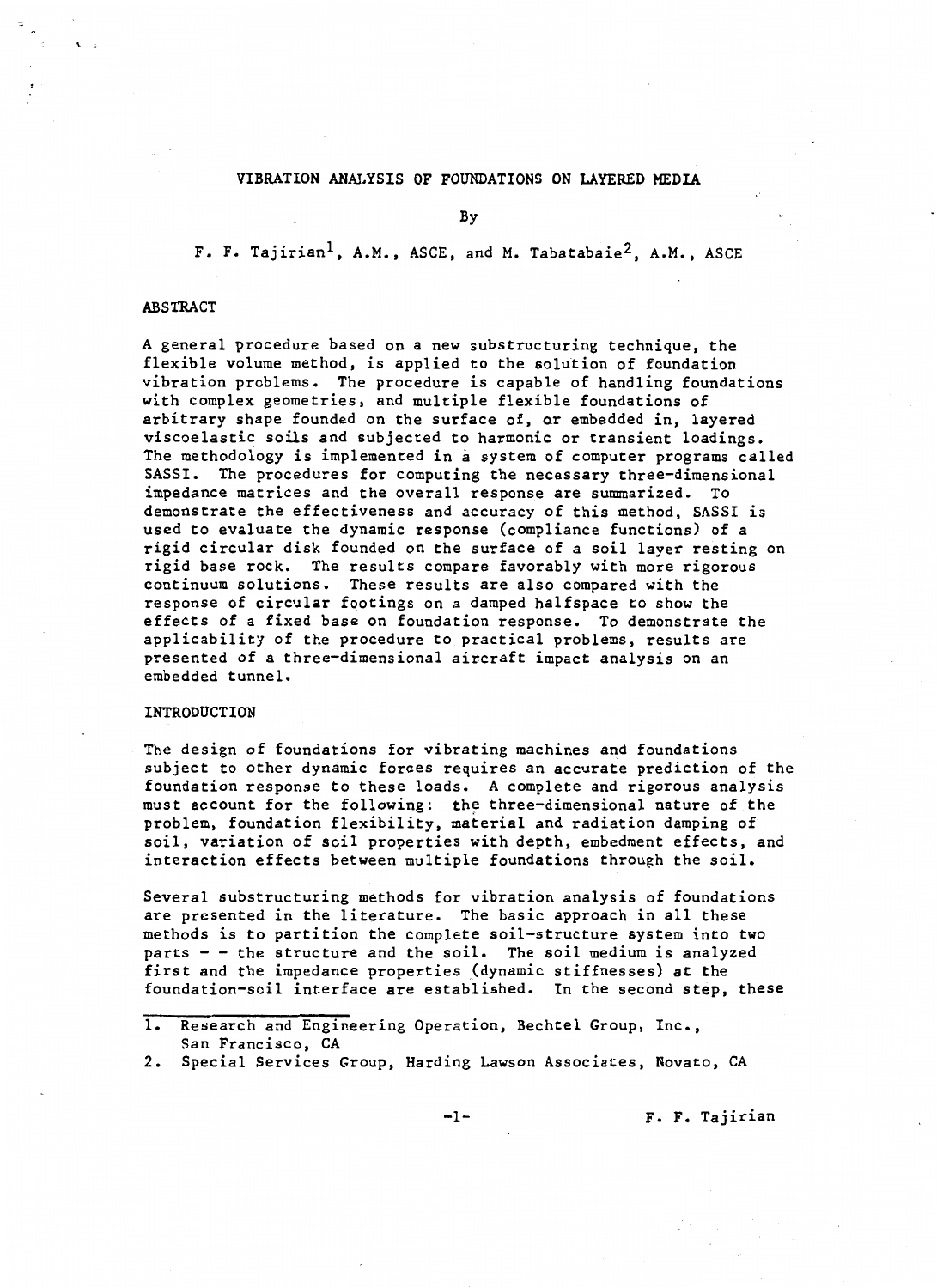impedances are incorporated with the equations of motion of the structural system, and the overall response is computed using standard dynamic analysis procedures. For the case of foundations founded at the surface of a homogeneous halfspace, the substructuring procedures are simple and economical since the impedance functions can be readily obtained directly from rigorous continuum solutions. However, in most cases, the solution to the impedance problem is not known a priori and must be obtained by performing a separate analysis, e.g., by the finite element method. Furthermore, the solution of a complicated impedance problem makes the substructuring methods less attractive as compared to the complete finite element methods.

In this paper, a general procedure based on a new substructuring method, the flexible volume method [Tabatabaie (6)], is applied to the solution of foundation vibration problems. The procedure allows vibration analysis to be performed on foundations with complex geometries. It is possible to compute the response of multiple flexible foundations of arbitrary shapes founded on the surface of, or embedded in, layered viscoelastic soils and subjected to harmonic or transient loadings. The actual foundation rigidity can also be modeled.

The methodology differs from other substructuring techniques in the manner in which the stiffness and the mass matrices of the foundation are partitioned from those of the soil. The complete soil-foundation system is divided into two substructures, the soil and the foundation. The foundation is modeled by standard finite elements, and the interaction is assumed to occur over the embedded volume rather than at the boundary, i.e., at all foundation nodes below grade. The mass and stiffness of the foundation are reduced by the corresponding properties of the volume of soil excavated, but are retained within the halfspace. Thus, the impedance problem is reduced to a series of axisymmetric solutions of the response of a layered site to point loads [Tajirian (7)]. The above methodology is implemented in a system of interrelated computer program modules called SASSI (5).

The flexible volume method and the procedures for computing the necessary three-dimensional impedance matrices and the overall response are summarized below. To demonstrate the effectiveness and accuracy of this method, SASSI is used to evaluate the dynamic response (compliance functions) of a rigid circular disk founded on the surface of a soil layer resting on rigid-base rock. The results are compared with the more rigorous continuum solutions obtained using the computer program LUCON {4).

METHODOLOGY FOR GENERAL THREE-DIMENSIONAL FOUNDATION VIBRATION ANALYSIS<br>Formulation of the Flexible Volume Method

The detailed formulation of the flexible volume method for analysis of soil-structure systems is given in References (6) and (7). The formulation below applies to forced vibration analysis of foundations. The system is solved in the frequency domain using the

-2- F. F. Tajirian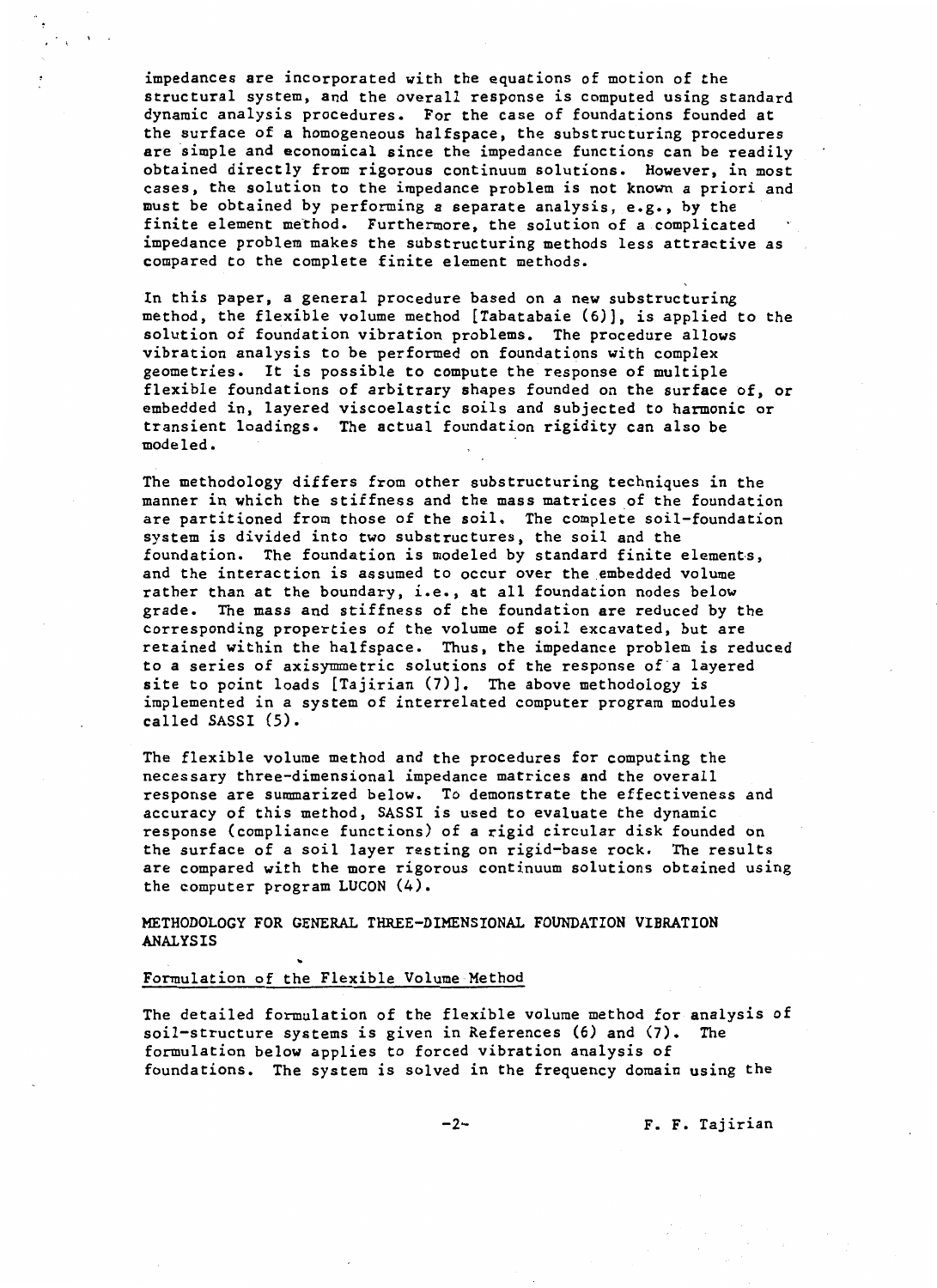complex response method. Material damping is accounted for by using complex material moduli. Transient loadings are decomposed by Fast Fourier Transform techniques.

Fig. 1 represents a complete plane-strain soil-structure system discretized by finite elements. The foundation of this system is truncated at some far distance from the structure, and the effect of the remaining halfspace is accounted for by introducing a set of forces  $Q_b$  which act on the external boundary of the model. (The selected model is chosen for explicitness only and the method is not limited to plane-strain models nor to discretized foundatiops.)



#### Figure 1. Substructuring of Interaction Model

The complete soil-structure system, Fig. la, is partitioned into two substructures, the foundation (Fig. lb) and the structure (Fig. lc). The mass and stiffness of the structure is reduced by the corresponding properties of the volume of soil excavated, but it is retained within the halfspace. Furthermore, the interaction is assumed to occur over a volume, i.e., at all basement nodes.

Using the complex response method, the discretized equation of motion for the complete system in Figure la can be formulated. This equation in the frequency domain can be written as:

$$
\underline{c}^* \cdot \underline{u}^* = \underline{c}_b^* \tag{1}
$$

where  $U^*$  and  $Q_b^*$  are the vectors of complex nodal point displacements and force amplitudes respectively and  $C^*$  is the complex frequency- dependent stiffness matrix, which can be written as

$$
\underline{C}^{\star} = \underline{K}^{\star} - \omega^2 \underline{M}
$$
 (2)

-3~ F. F. Tajirian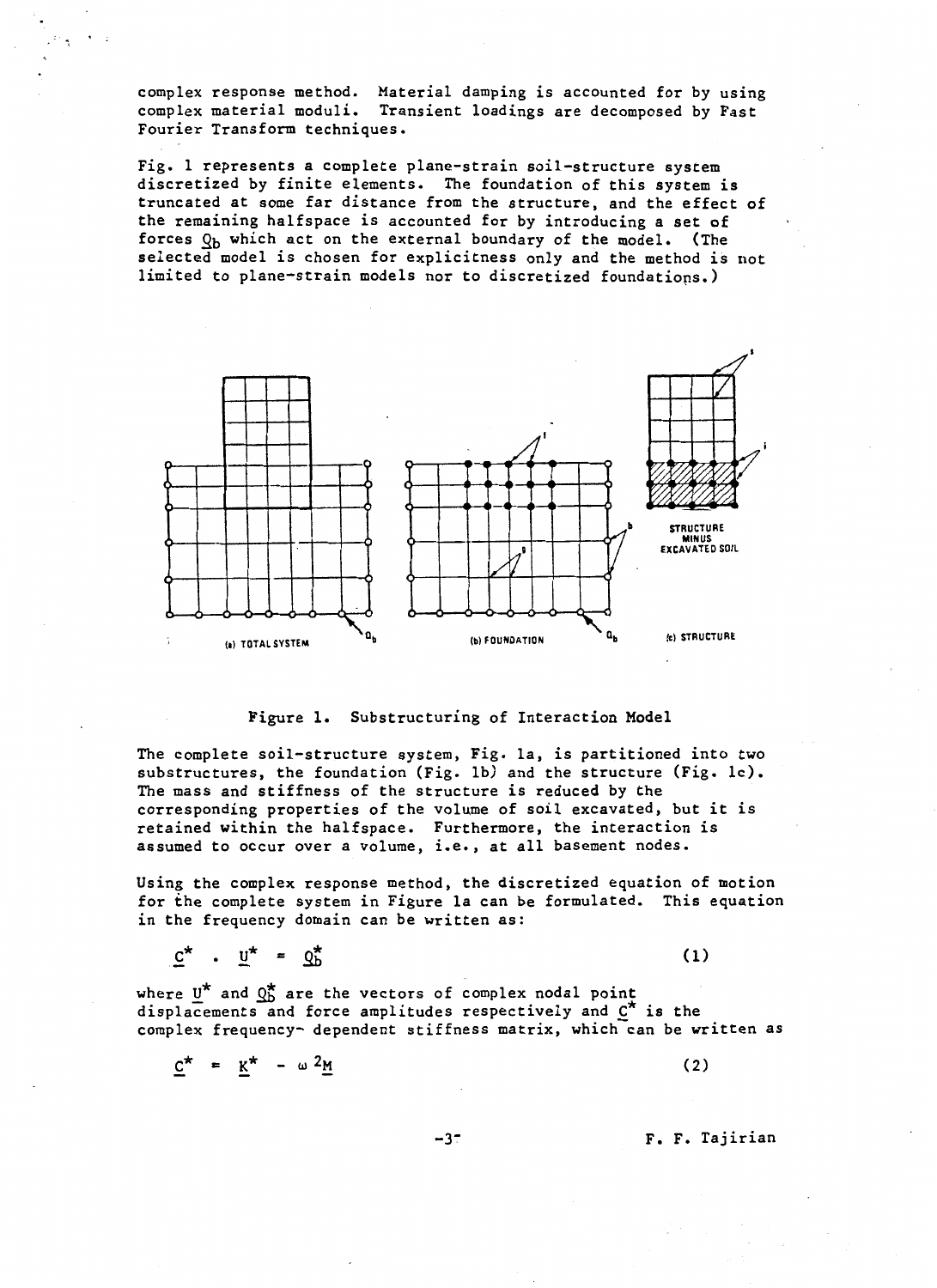M and  $K^*$  are the total mass and complex stiffness matrices of the system, respectively, and are assembled using standard finite element techniques. In the above equations, the superscript "\*" denotes a complex term. In the following derivation, this superscript is omitted with the understanding that all stiffness terms, displacements, and forces are complex, unless otherwise stated.

.·

Similar equations of motion can be written for each of the substructures in Fig. 1. The following subscripts are introduced to refer to the degrees of freedom (DOF) associated with different nodes:

| Subscript | Node              |
|-----------|-------------------|
| S         | superstructure    |
| ĩ.        | basement          |
| f         | excavated soil    |
| ь         | external boundary |
| g         | remaining soil    |

The equation of motion for the soil (substructure 1) can be written as

$$
\begin{bmatrix}\n\mathbf{C}_{\mathbf{f}}\mathbf{f} & \mathbf{C}_{\mathbf{f}}\mathbf{g} & \mathbf{C}_{\mathbf{f}}\mathbf{b} \\
\mathbf{C}_{\mathbf{g}}\mathbf{f} & \mathbf{C}_{\mathbf{g}}\mathbf{g} & \mathbf{C}_{\mathbf{g}}\mathbf{b} \\
\mathbf{C}_{\mathbf{b}}\mathbf{f} & \mathbf{C}_{\mathbf{b}}\mathbf{g} & \mathbf{C}_{\mathbf{b}}\mathbf{b}\n\end{bmatrix}\n\begin{Bmatrix}\n\mathbf{U}_{\mathbf{f}} \\
\mathbf{U}_{\mathbf{g}} \\
\mathbf{U}_{\mathbf{g}}\n\end{Bmatrix} = \n\begin{Bmatrix}\n\mathbf{Q}_{\mathbf{f}} \\
\mathbf{0} \\
\mathbf{Q}_{\mathbf{b}}\n\end{Bmatrix}
$$
\n(3)

where  $Q_f$  are the interaction forces from the structure. Similarly, the equation of motion for the structure (substructure 2) can be written

$$
\left[\begin{array}{cc} \underline{C}_{SS} & \underline{C}_{SI} \\ \underline{C}_{IS} & (\underline{C}_{II} - \underline{C}_{ff}) \end{array}\right] \left\{\begin{array}{c} \underline{U}_{S} \\ \underline{U}_{I} \end{array}\right\} = \left\{\begin{array}{c} \underline{F}_{S} \\ \underline{F}_{I} + \underline{Q}_{I} \end{array}\right\}
$$
(4)

where  $F_s$  and  $F_i$  are the amplitudes of the external forces at the superstructure and basement nodes, respectively. Compatibility of displacements and equilibrium of forces at the soil-structure interface require the following conditions:

 $\underline{v}_i = \underline{v}_f$  (5)

$$
Q_{\mathbf{i}} + Q_{\mathbf{f}} = 0 \tag{6}
$$

By substituting Eq. (6) into (4), we obtain

 $\blacksquare$ 

$$
\begin{bmatrix}\nC_{ss} & C_{si} \\
C_{is} & (C_{ii}-C_{ff})\n\end{bmatrix}\n\begin{Bmatrix}\nU_s \\
U_i\n\end{Bmatrix} = \n\begin{Bmatrix}\nE_s \\
E_i - Q_f\n\end{Bmatrix}
$$
\n(7)

The term  $(C_{ij}-C_{ff})$  simply indicates the stated partitioning according to which the stiffness and mass of the excavated soil are subtracted from the stiffness of the structure.

-4- F. F. Tajirian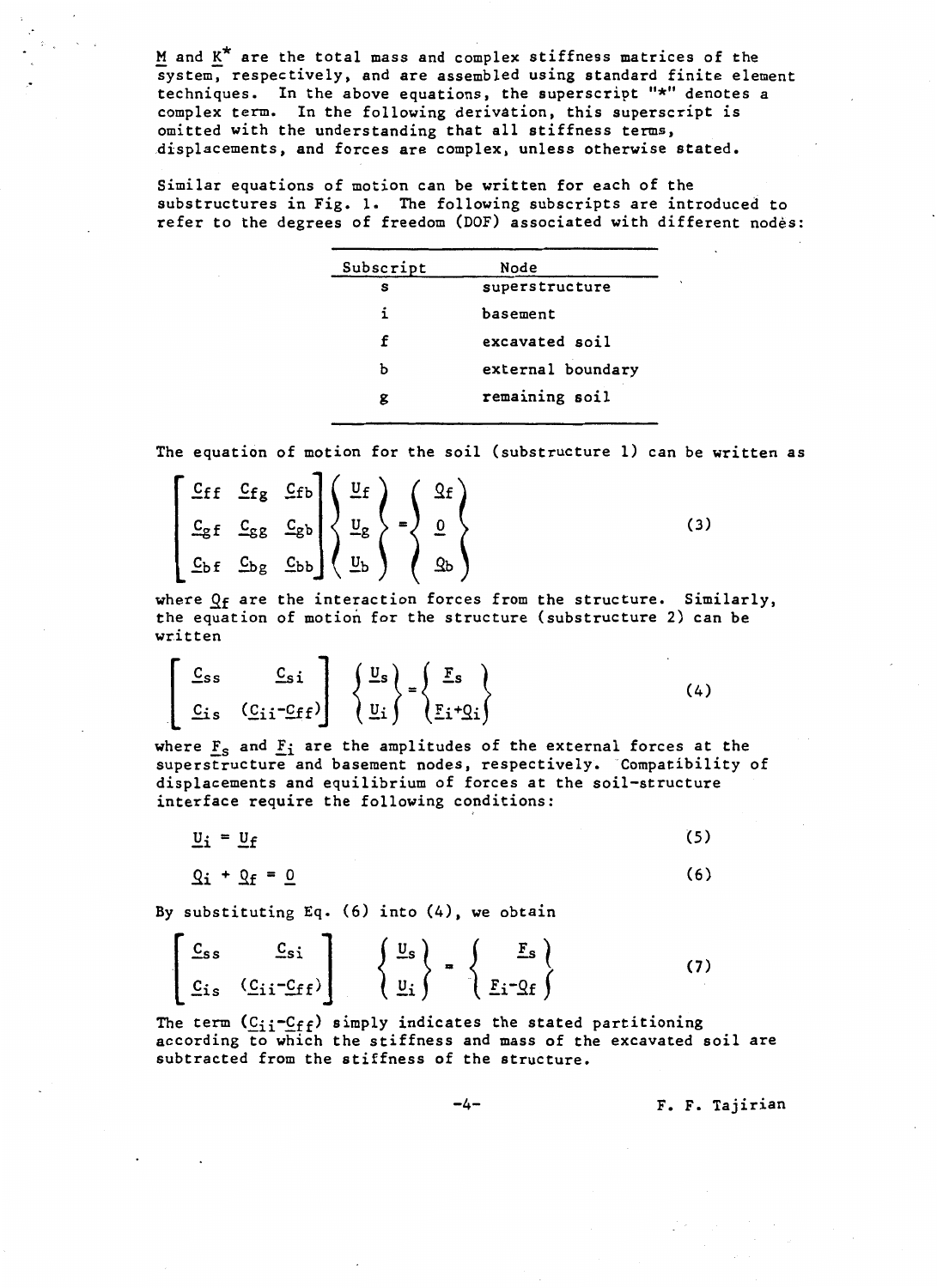If any existing rock boundary is at rest and the truncated external boundary is selected infinitely far from the loaded foundation, we can assume that

 $\mathcal{Q}_b = 0$  (8)

By substituting Eq. (8) into (3) and partitioning, we obtain:

$$
\begin{bmatrix}\n\underline{C}_{\mathbf{f}} & \underline{C}_{\mathbf{f}} & \underline{C}_{\mathbf{f}} \\
\underline{C}_{\mathbf{g}} & \underline{C}_{\mathbf{g}} & \underline{C}_{\mathbf{g}}\n\end{bmatrix}\n\begin{Bmatrix}\n\underline{U}_{\mathbf{f}} \\
\underline{U}_{\mathbf{g}} \\
\underline{U}_{\mathbf{g}}\n\end{Bmatrix} = \n\begin{Bmatrix}\n\Omega_{\mathbf{f}} \\
\underline{0} \\
\underline{0}\n\end{Bmatrix}
$$
\n(9)

According to the above partitioning  $u<sub>g</sub>$  and  $u<sub>b</sub>$  can be eliminated</u></u> and the relationship between  $U<sub>f</sub>$  and  $\overline{Q_f}$  can be expressed in the form</u>

$$
Q_f = \underline{X}_f \cdot \underline{U}_f \tag{10}
$$

 $X_f$  is a frequency-dependent matrix which represents the dynamic stiffness of the foundation soil at the interaction nodes.  $X_f$  will be referred to as the impedance matrix. An effective method for determining this matrix without using the large matrix in Eq. 9 is described in the next section.

Substitutions of Eqs. (10), (5), and (6) into Eq. (7) results in

$$
\begin{bmatrix} \underline{C}_{ss} & \underline{C}_{si} \\ \underline{C}_{is} & (\underline{C}_{ii} - \underline{C}_{ff} + \underline{X}_{f}) \end{bmatrix} \begin{bmatrix} \underline{u}_{s} \\ \underline{u}_{i} \end{bmatrix} = \begin{Bmatrix} \underline{F}_{s} \\ \underline{F}_{i} \end{Bmatrix}
$$
(11)

According to this formulation, the solution of the foundation vibration problem reduces *to* two steps (for each frequency):

- 1. Solve the impedance problem, Eq. 10, to determine the matrix  $X_f$ .
- 2. Solve the structural problem, Eq. 11. This involves forming the complex stiffness matrices and load vector and solving Eq. 11 for the final displacements using standard equation solvers.

#### Formulation of the Impedance Matrix

According to the definition of flexibility and stiffness matrices, the impedance (dynamic stiffness) matrix,  $X_f$ , for the interaction degrees of freedom can be determined as the inverse of the dynamic flexibility matrix,  $F_f$ , i.e.,

 $X_f = F_f^{-1}$ 

.  $\cdot$   $\cdot$ 

(12)

 $F_f$  is a full symmetric complex matrix. An efficient in-place inversion subroutine (8) is currently used for such operation. This method is called the "direct method" for computing the impedance matrix. Other efficient methods for computing the impedance matrix have been developed (6) and (8). These include procedures for

-5- F. F. Tajirian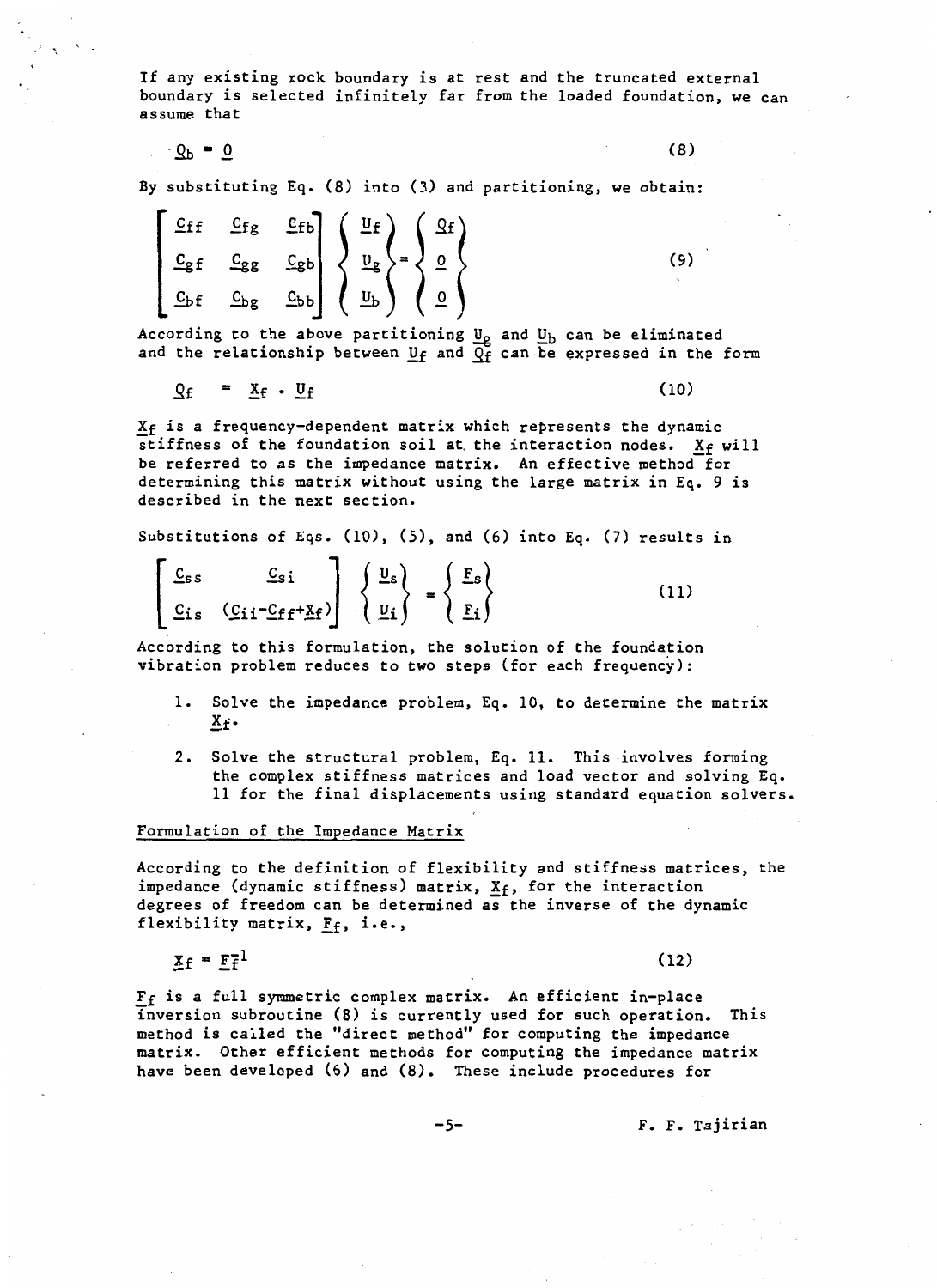computing the impedance matrices of symmetric and antisymmetric systems.

# Formulation of the Flexibility Matrix

.  $\cdot$   $\cdot$ 

Procedures for determining the flexibility matrix for three-dimensional systems are described by Tajirian (7). The basic problem in determining the dynamic flexibility matrix is to find the response of a layered halfspace to a harmonic point load. Each column of the flexibility matrix is formed by applying a unit point load at the interaction degree-of-feeedom associated with that column and by computing the resulting displacements at all the interaction nodes.

For layered sites, these displacements can be obtained from the axisymmetric model shown in Fig. 2. This model consists of a central core of special cylindrical axisymmetric finite elements connected at the perimeter to a semi-infinite layered zone which is represented by axisymmetric transmitting boundaries (3) and (10). Either the lower boundary can be fixed or a halfspace can be simulated by using the variable depth and viscous boundary methods  $(1)$ ,  $(6)$  and  $(7)$ .



Figure 2. Axisymmetric Model for Impedance Analysis

From this model displacement amplitudes can be obtained both at the central nodes and at any point outside the cylindrical elements, i.e., at all interaction nodes. These displacements which are computed in a cylindrical coordinate system are transformed to the global cartesian coordinate system using standard transformation procedures.

-6- F. F. Tajirian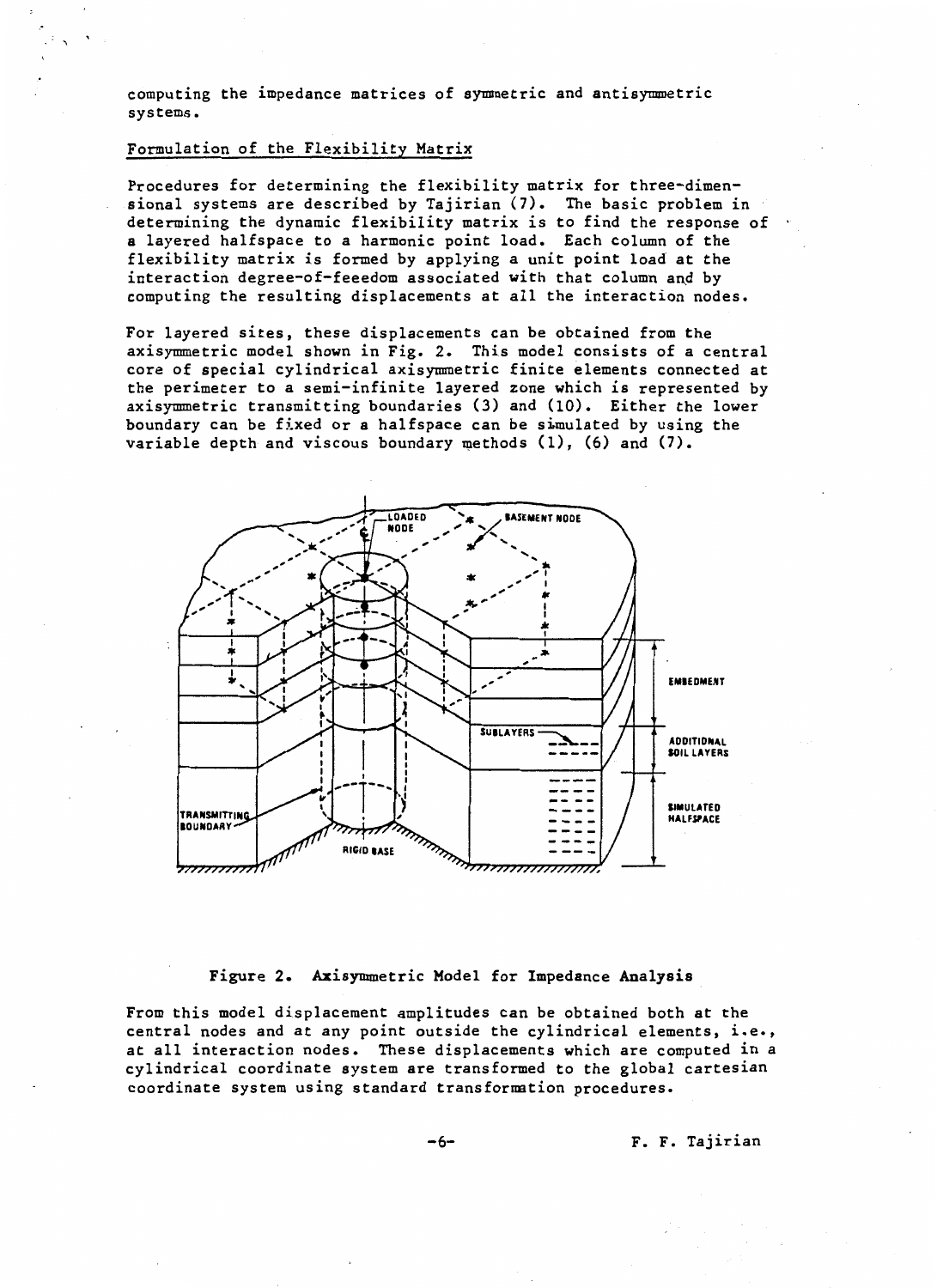# CASE STUDIES

# Case Study 1: Compliance Functions For Circular Disk on a Layer Overlying a Rigid Base

In this section, the accuracy of the above methodology is tested by comparing SASSI results with known solutions for the problem of forced vibration of rigid foundations on viscoelastic layered media.

Compliance functions for a rigid circular disk on a uniform layer of finite thickness overlying a horizontal rigid base were obtained using the computer program LUCON (4). This program uses a special formulation of the field problem in terms of Green's functions and can handle a layered viscoelastic halfspace.

The same problem was solved using SASSI. Fig. 3 shows the geometry, the material properties, and the finite element mesh used in the SASSI analysis. Because the results of the analysis are presented in terms of the dimensionless frequency ratio  $A_0 = \omega r/V_s$ , the parameters/of the problem can be selected arbitrarily as long as the frequencies of analysis, *w* , are adjusted accordingly to cover the presented range of  $A_0$ .



Figure 3. SASSI Model for Computing Compliance Functions

-7- F. F. Tajirian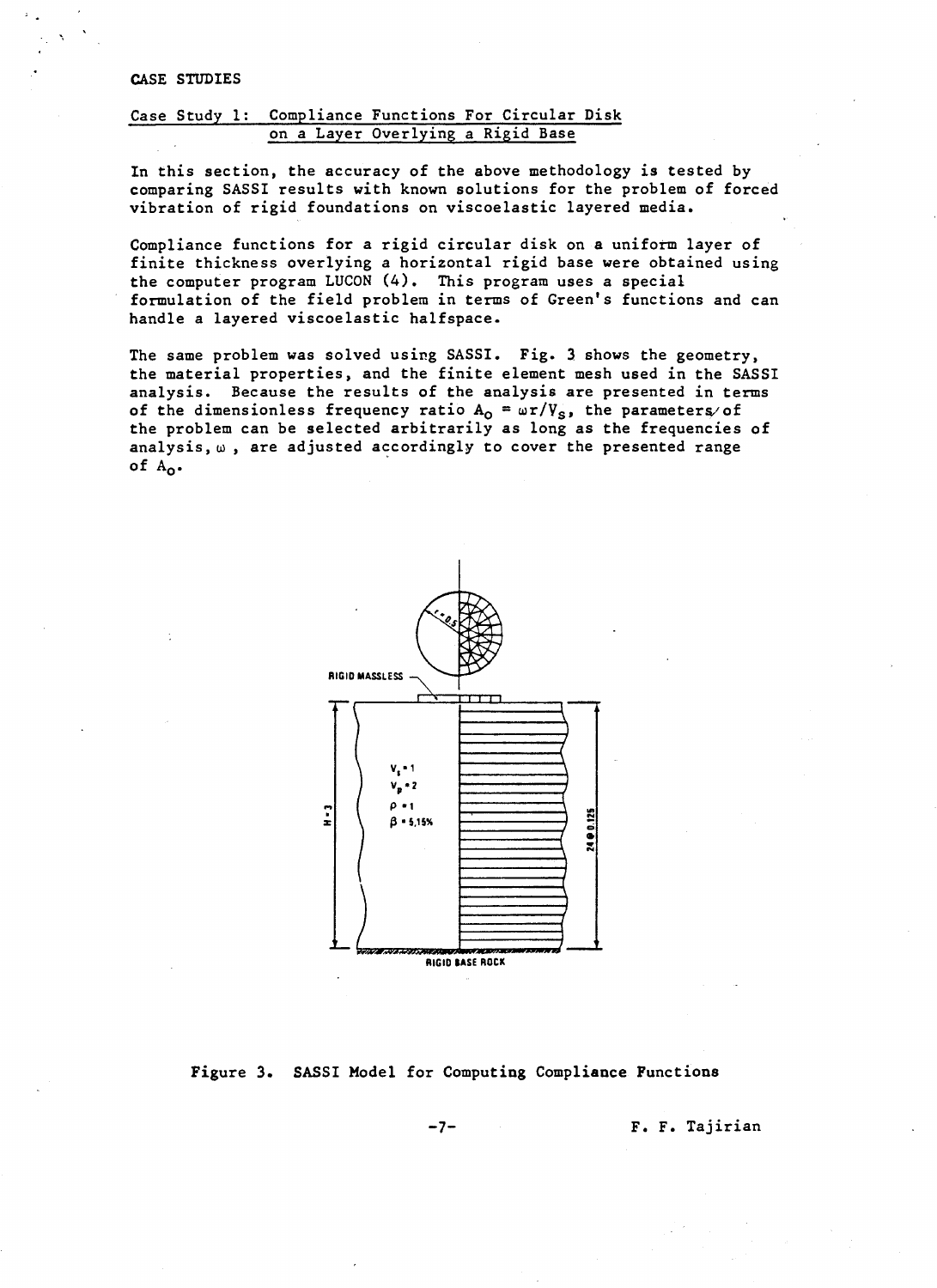The compliance functions for 5 and 15 percent layer damping obtained using the SASSI procedure are compared with comparable LUCON results. These results are also presented along with damped halfspace solutions (9) to investigate the effectiveness of the model consisting of a finite layer on a rigid base rock (Fig. 3) in simulating halfspace conditions. Figs. 4 and 5 show the vertical compliance functions for 5% and 15% damping, respectively. Excellent agreement exists between SASSI and LUCON results except for the real part of the 5% compliance at  $A_0$  values of less than 0.2. Considerable deviation of the results from halfspace solution can be seen especially near the peaks corresponding to vertical natural frequencies of the system. These frequencies can be obtained from

 $F_{vnf} = (2n-1) V_p/(4H)$ ,  $n=1,2,3...$ For the present problem  $(V_p = 2, H = 3)$ ,  $F_{vnf} = 0.166, 0.500, 0.833, ...$ 

and thus:  $A_{vnf} = 0.524, 1.571, 2.618, ...$ 

However, the results seem to be less sensitive to occurrence of the peaks at higher modes especially when the damping is high. In general, the vertical compliance of the model shown in Fig. 3 poorly represents the damped halfspace results at  $A_0$  less than 1.5.

Comparisons of horizontal compliance functions are shown in Figs. 6 and 7. Both methods yield essentially the same results. The rigid-base results tend to better match the halfspace results for the horizontal case than for the vertical case. This is in part due to the fact that the peaks corresponding to the horizontal natural frequencies of the layer on rigid base start from much lower frequencies.

 $F_{\text{hnf}} = (2n-1) V_s/(4H)$   $n=1,2,3$ ... thus for  $V_s = 1$ ,  $H = 3$ , we obtain  $F_{hnf} = 0.083$ , 0.250, 0.417, ... and  $A_{hnf} = 0.262, 0.785, 1.309, ...$ 

Comparison of the results for rocking and torsional cases for 5 and 15 percent damping, as shown in Figs. 8 through 11, indicate very good agreement between SASSI and LUCON results. Furthermore, it appears that the rocking and torsional compliance functions obtained from the model shown in Fig. 3 can be used to represent those of the damped halfspace case with good accuracy. This is in agreement with the findings of other investigators who have shown that the compliance functions for rotational sources are not influenced by the presence of a rigid base when the depth to the base is greater than three times the foundation radius (3). This is due to the destructive interference of waves emanating from the footing-soil interface which limit the effective depth of penetration of the generated waves.

-8- F. F. Tajirian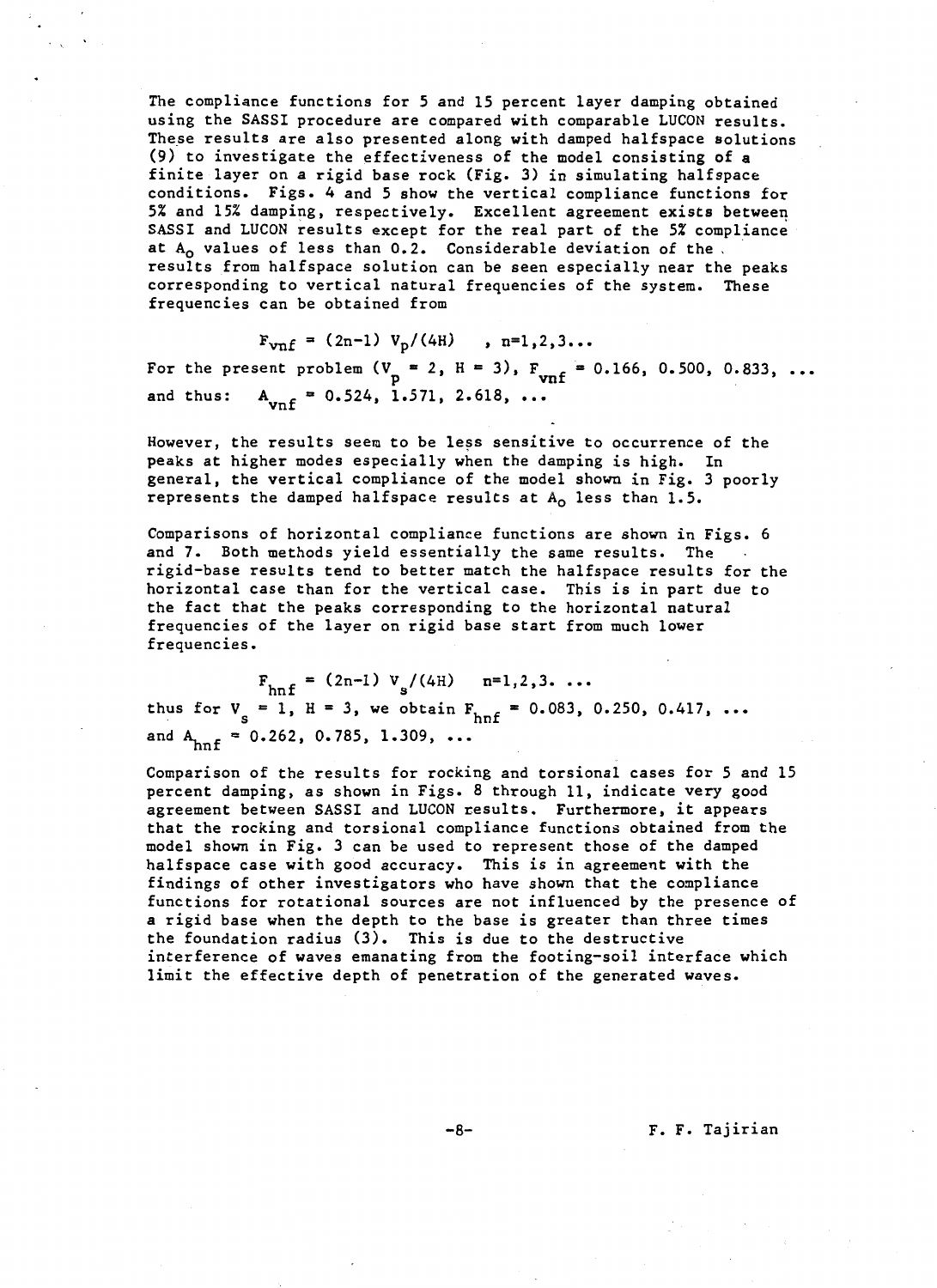







 $-6-$ 

 $\frac{2\overline{m}^{2}}{2\overline{1}}$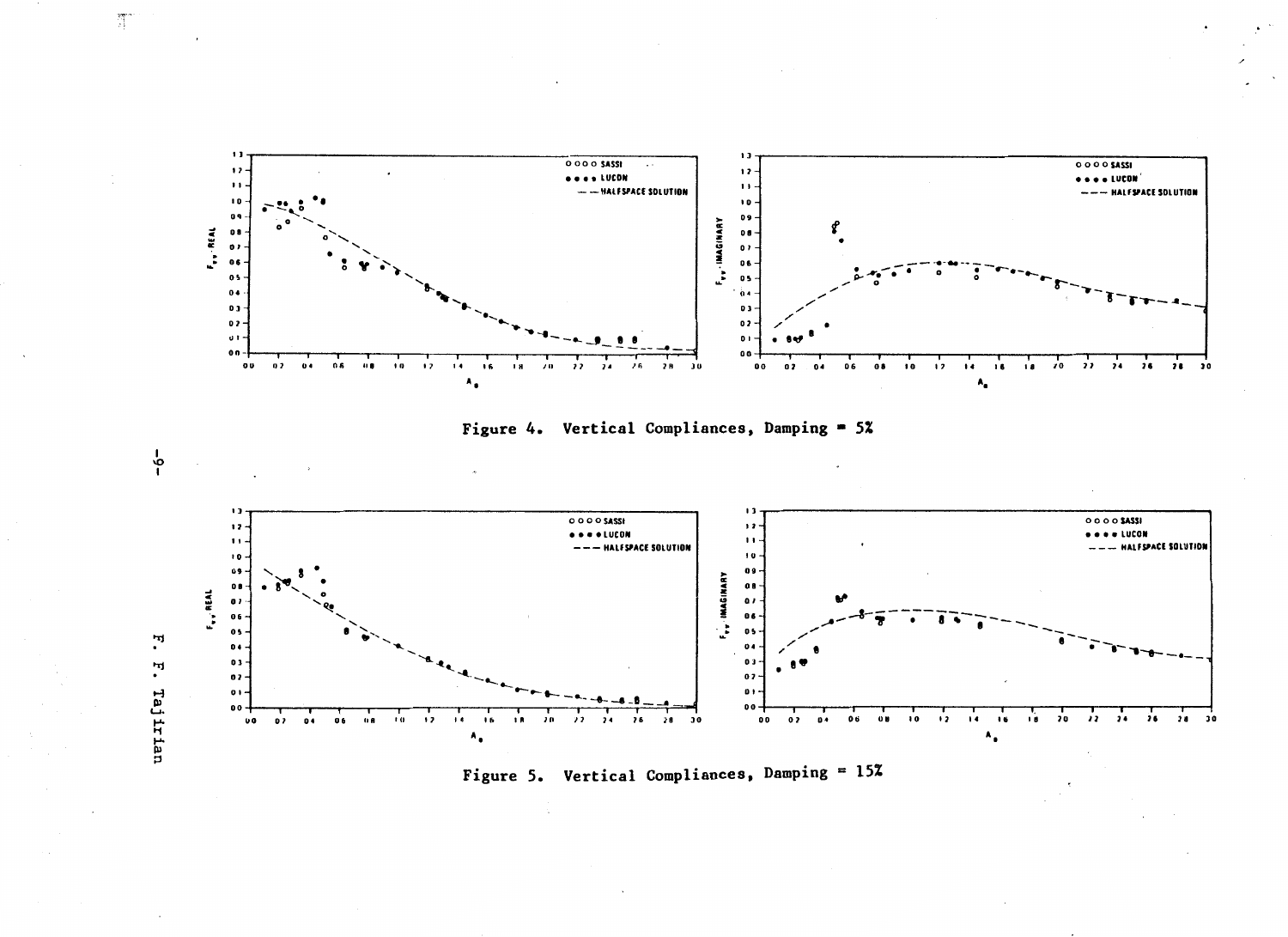



 $-10-$ 

F. F. Tajirian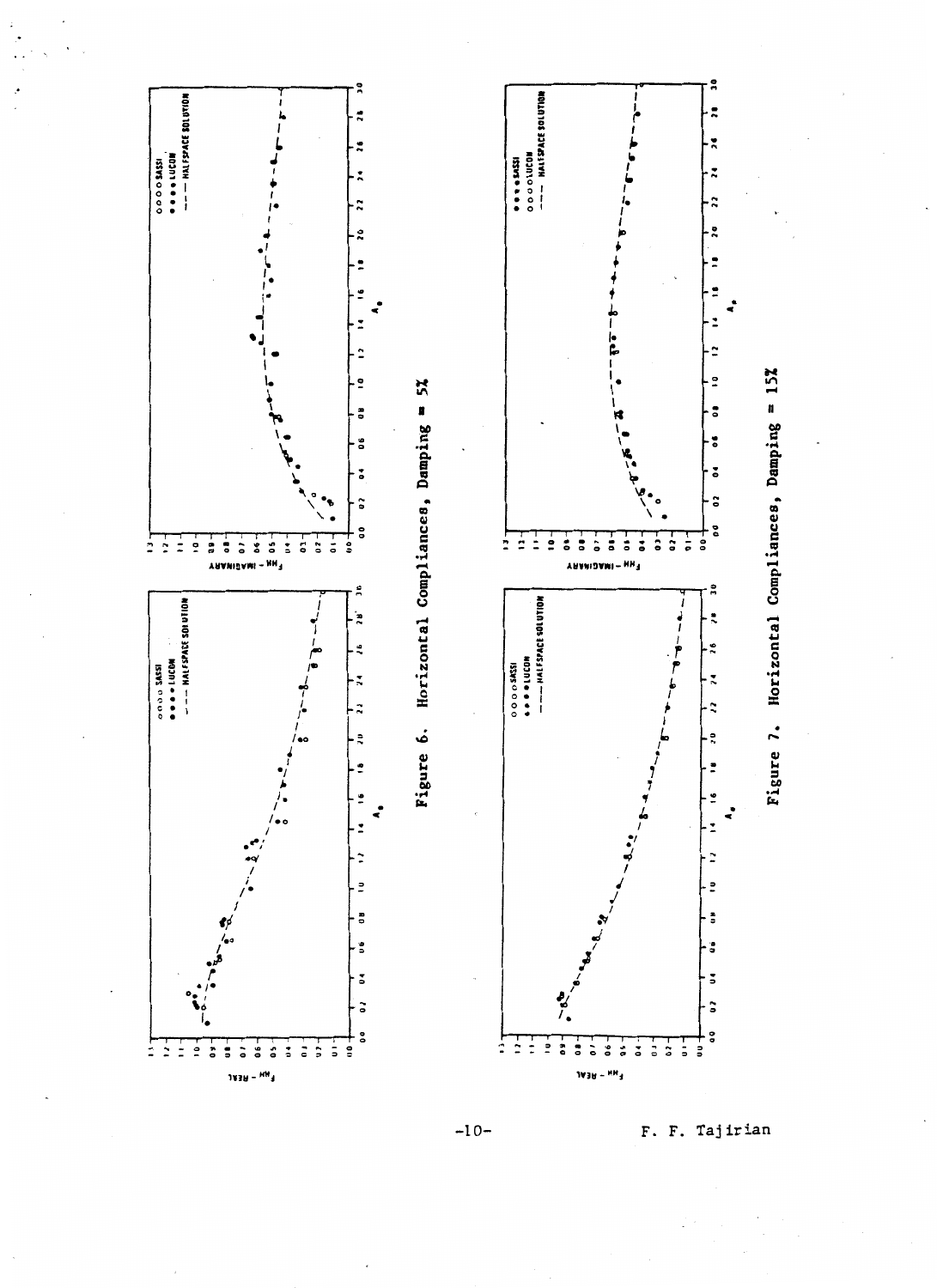



 $-11-$ 

F. F. Tajirian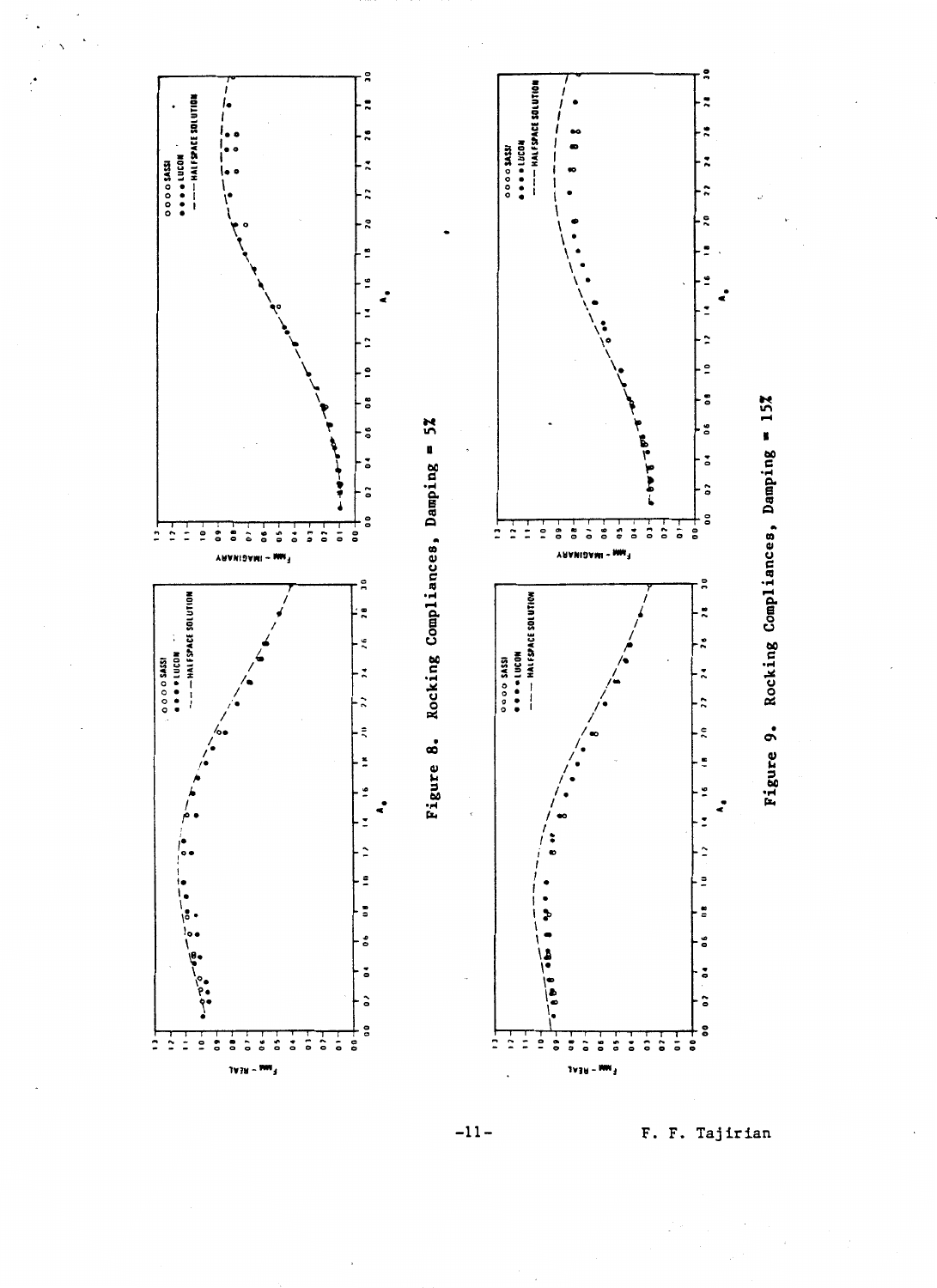

Figure 11. Torsional Compliances, Damping = 15%

Tajirian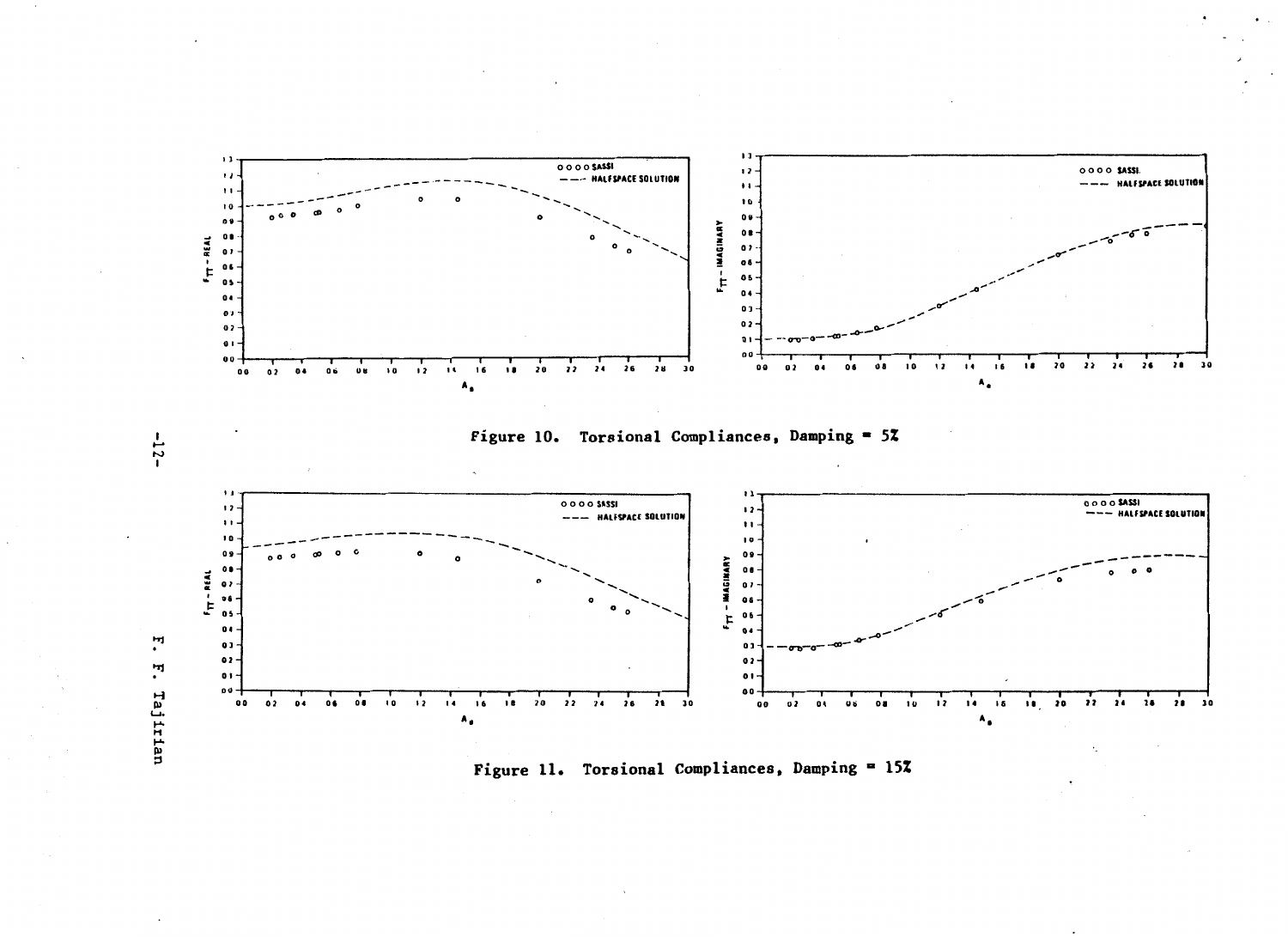# Case Study 2: Three-Dimensional Analysis of Airplane Impact on an Underground Cable Tunnel and Protective Slab

 $\ddot{\phantom{0}}$ 

The second case study is a three-dimensional analysis of an underground cable tunnel. The response of the tunnel to an aircraft impact on a protective slab at grade is computed.

The tunnel which runs between a reactor and control building at a nuclear power plant is shown in Figs. 12 and 13. The tunnel has a height of about 15 ft and is *35.8* ft wide. It is designed with a protective slab about *3* ft thick at the ground level and with an intermediate layer of earth about 3.25 ft thick. To prevent impact on the sides of the tunnel, the protective slab is wider than the tunnel. The thickness of the protective slab is designed to prevent perforation in the direct loading area where an airplane might impact. Thus, the protective slab and the tunnel have to be designed to withstand stresses during the time-dependent loading shown in Fig. 14.



# Figure 12. Plan View of Tunnel

-13- F. F. Tajirian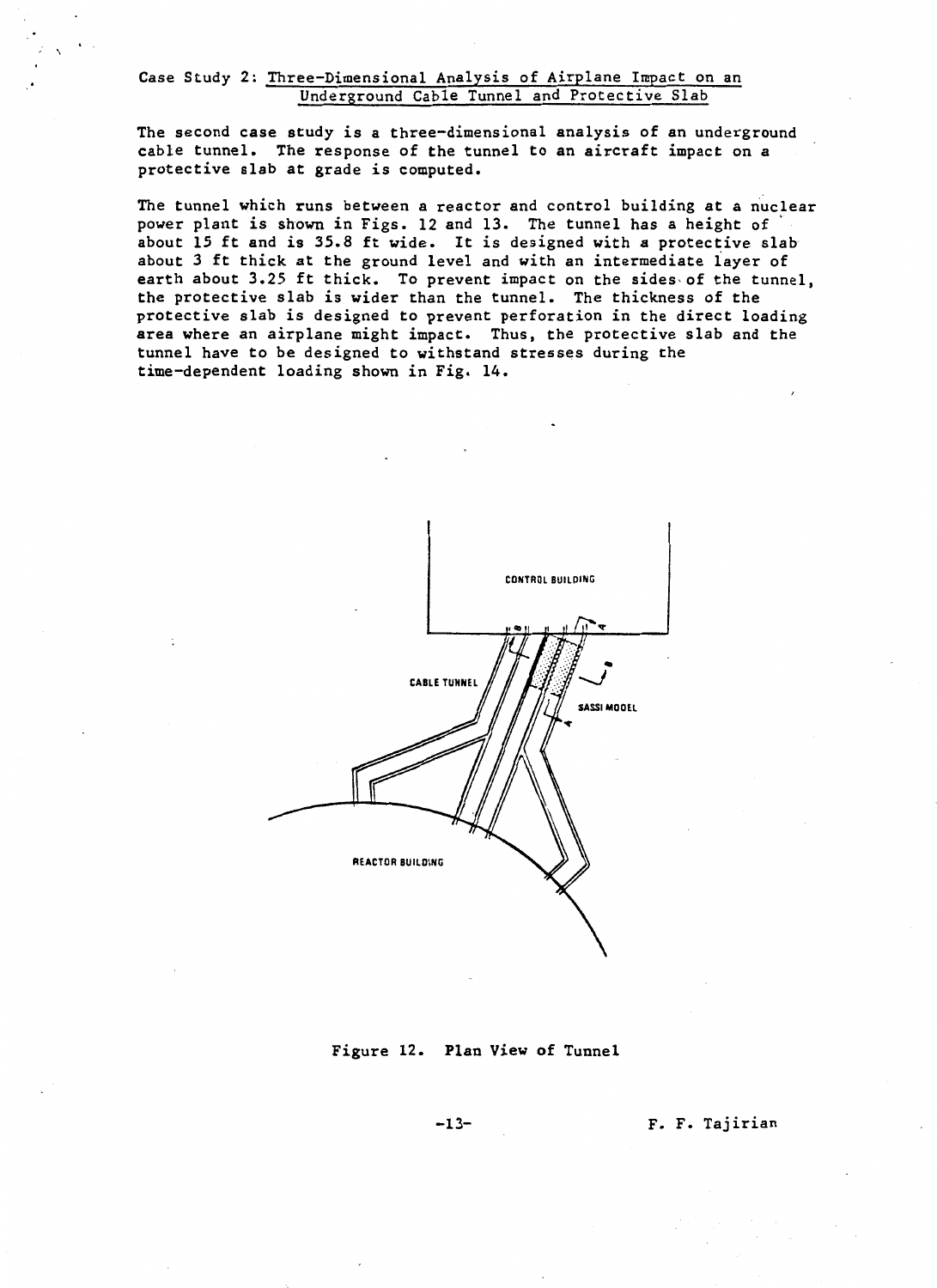

Figure 13. Section Through Tunnel





-14- F. F. Tajirian

 $\ddot{\phantom{0}}$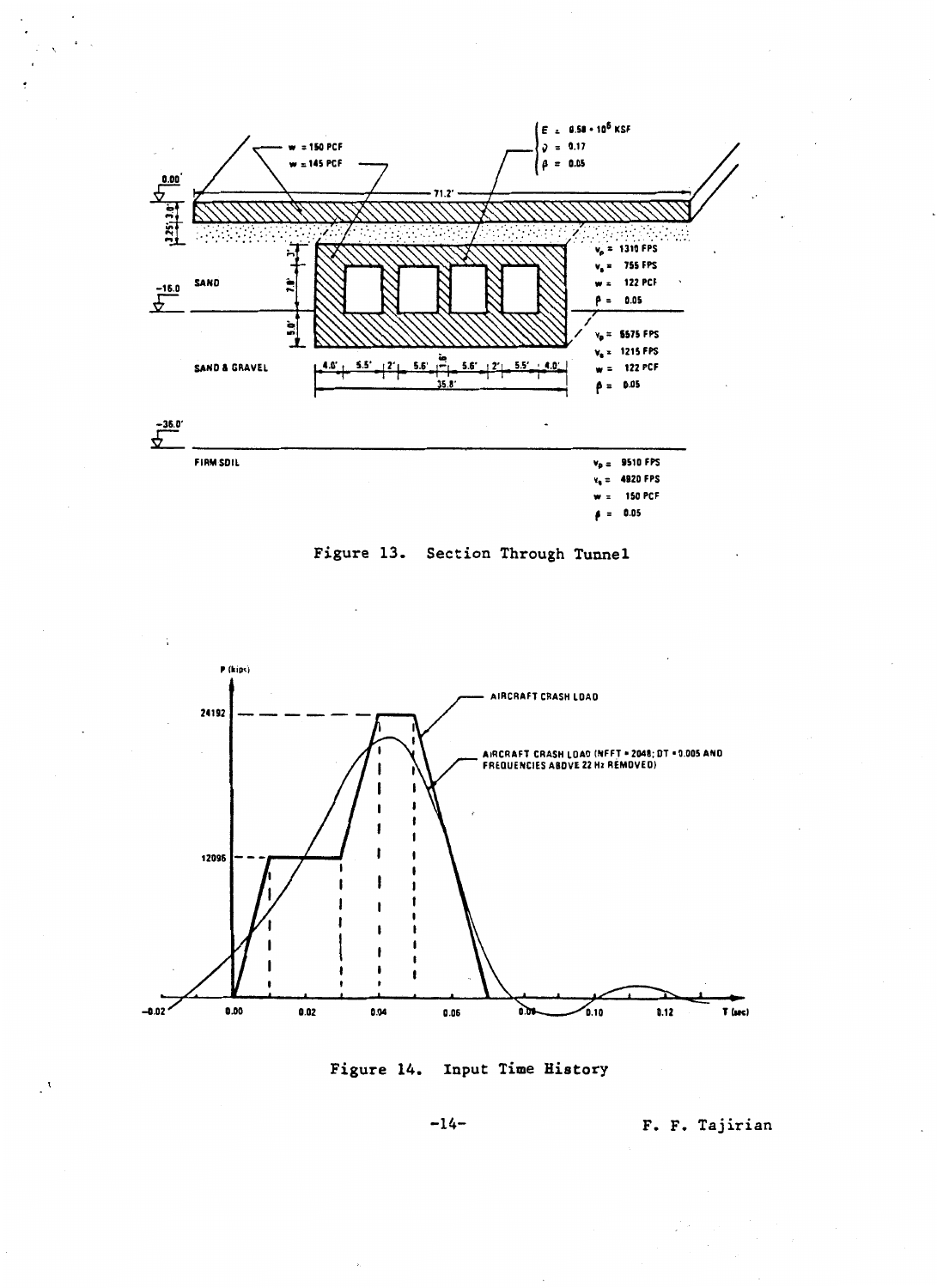The soils around the tunnel consist of about 16 ft of sand underlain successively by 20 ft of sand and gravel and a deep bed of firm soils (Fig. 13).

 $\cdot$   $\lambda$ 

A standard German aircraft crash loading was used as input. The loading was assumed to act vertically at the center of the protective slab and was distributed over an area of 75  $ft^2$ . The maximum amplitude of the load was 24,192 kips. In the analysis, one quarter of the total load was distributed on the symmetric model of the prototype slab (Fig. 15).



# Figure 15. Input Load Distribution

The first 0.16 seconds of the load digitized at 0.005 seconds was used. The record consisted of 2048 points. The maximum frequency considered was 22 Hz. The filtered time history is compared with the original loading (Fig. 14).

The soil profile used in the SASSI analysis is shown in Fig. 16. Layer thicknesses were chosen to be less than one fifth of the shear wave length at the cutoff frequency of 22 Hz; i.e., allowable<br>thickness  $V_c/(5*22)$ . The underlying halfspace (firmsoil) was  $V_s/(5*22)$ . The underlying halfspace (firmsoil) was simulated using 20 sublayers whose thicknesses vary with frequency attached to viscous dashpots.

-15- F. F. Tajirian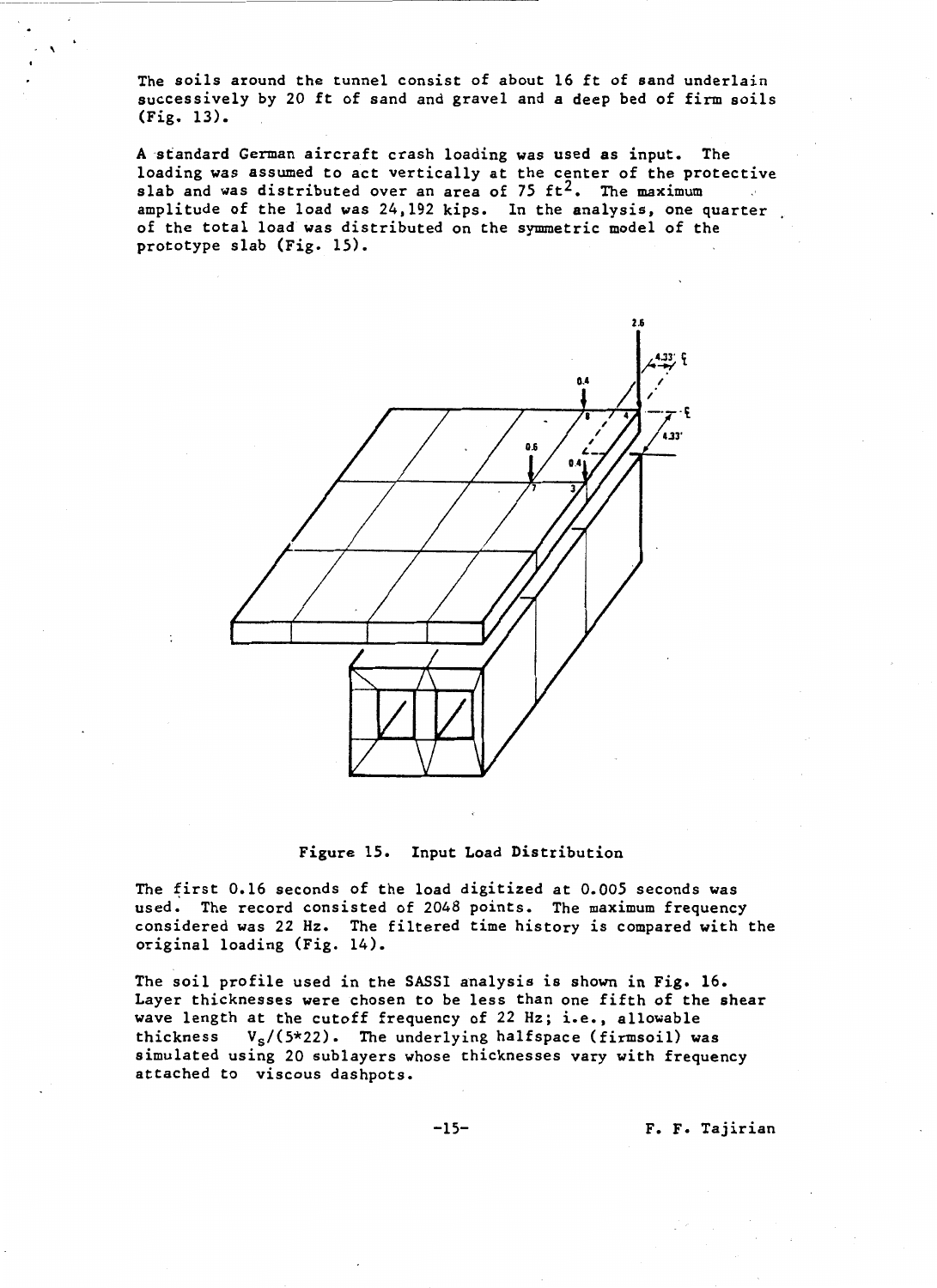

#### Figure 16. SASSI Model

The three-dimensional structural finite element model used in the SASSI analysis is shown in Fig. 17. Since advantage could be taken of symmetry about two vertical planes, only one quarter of the tunnel section was analyzed. Furthermore, it was assumed that the effects of impact on the tunnel and protective slab were minor at a distance of about 24 ft from the center of the loaded area. The protective slab and tunnel walls were modeled by special solid-brick elements which behave well in bending. The total model consists of 104 nodes, 45 structural elements, and 51 excavated soil elements.

Maximum vertical displacements were computed in the tunnel and the protective slab. The largest displacement was 0.63 in., at the center of the protective slab. The displacements in the tunnel below the loaded area did not exceed 0.07 in. Furthermore, at points away from the center of the loaded area the effect of impact was significantly reduced.

Vertical time histories at the center of the protective slab (node 4) and at the bottom of the tunnel (node 96) were compared. Such comparisons for displacements are shown in Fig. 18, and for accelerations in Fig. 19. As may be seen from these results the protective slab significantly reduced the motions in the tunnel.

-16- F. F. Tajirian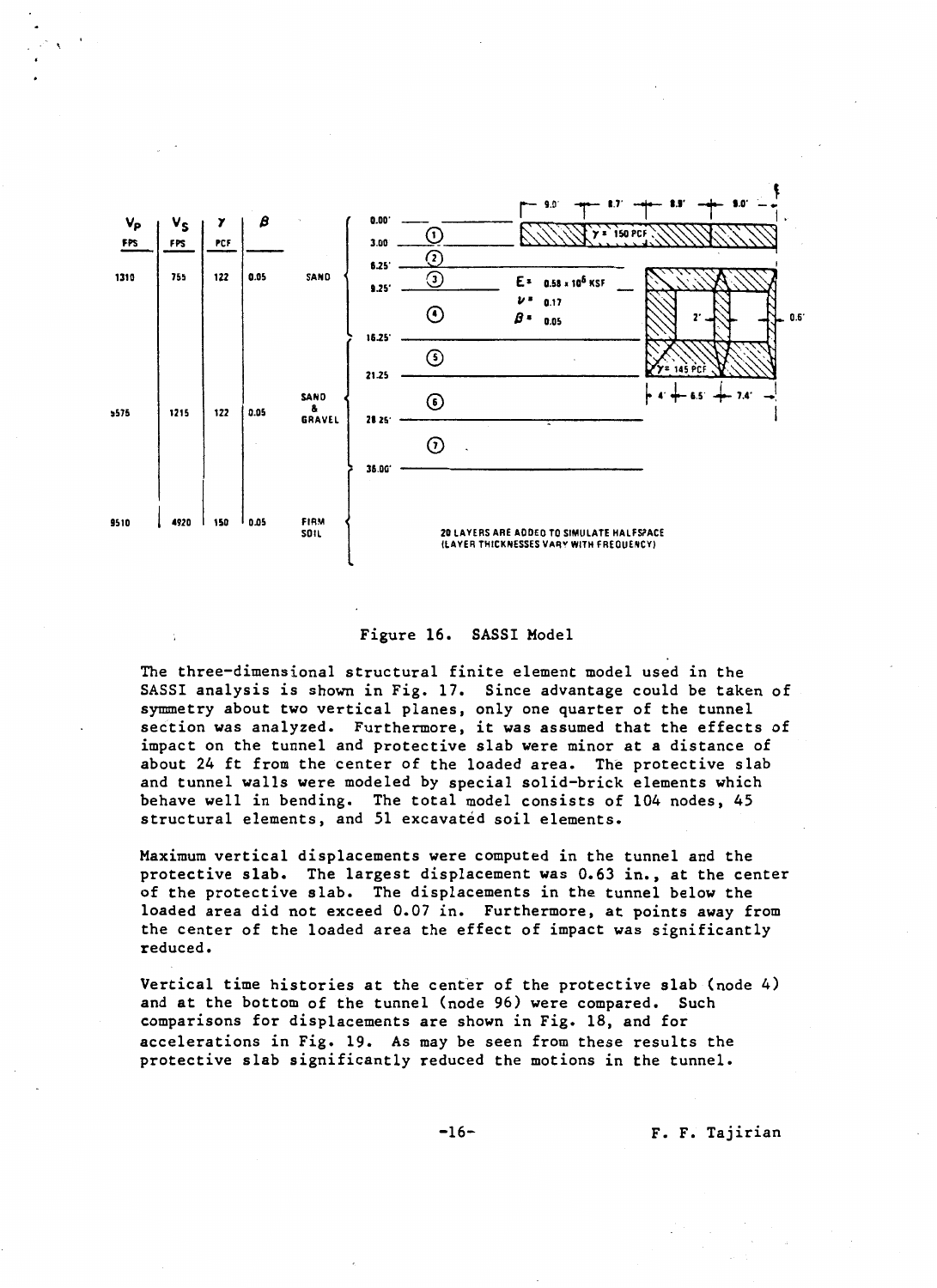

 $\ddot{\phantom{a}}$ 

 $\ddot{\phantom{a}}$ 

Figure 17. Three-Dimensional Finite Element Model



Figure 18. Comparison of Vertical Displacement Time History

 $-17-$ 

F. F. Tajirian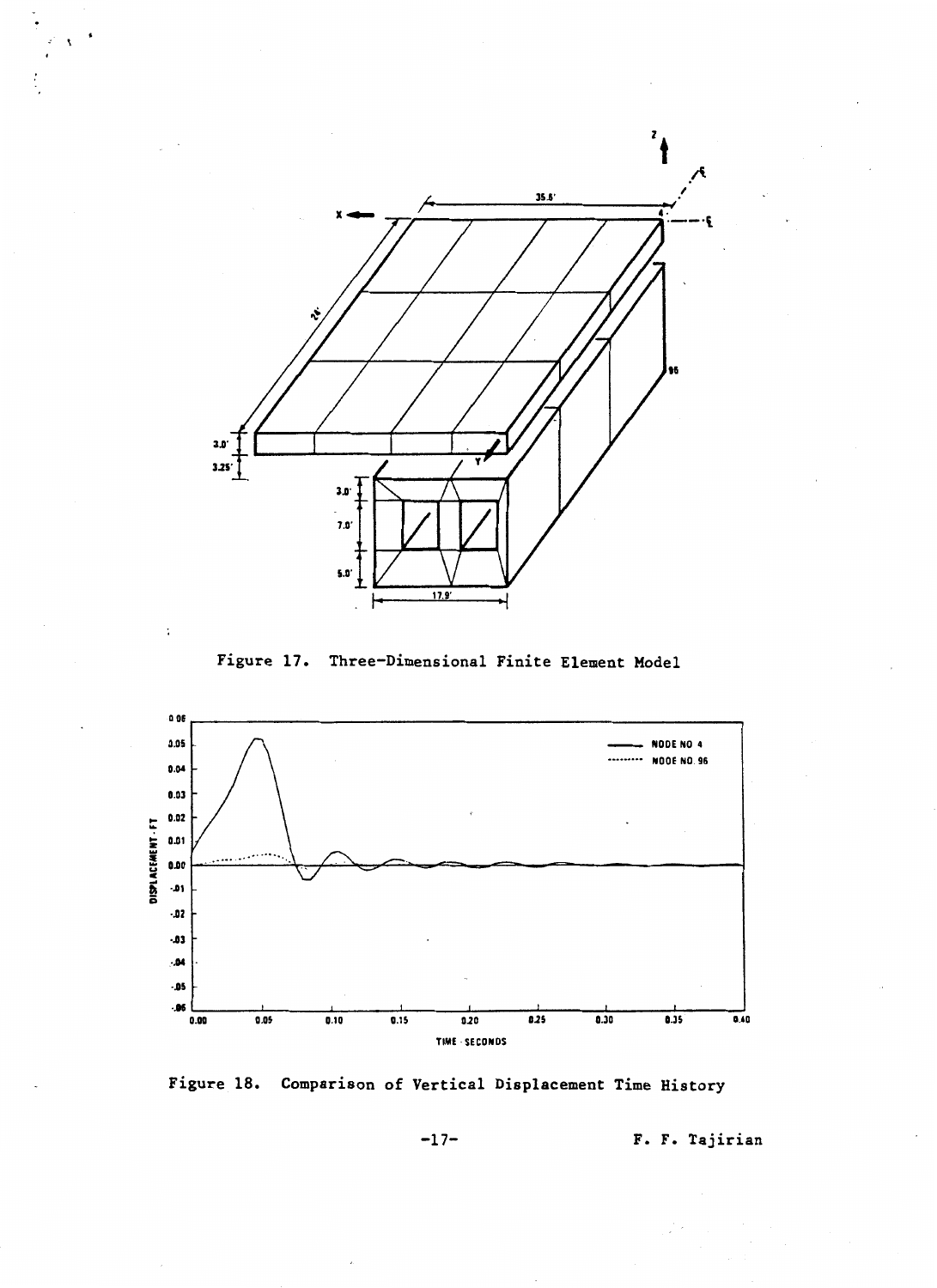

Figure 19. Comparison of Vertical Acceleration Time History

Vertical acceleration response spectra are shown in Fig. 20 (Node 4) and Fig. 21 (Node 96). The results indicate a peak in the response around the cutoff frequency (22Hz). Thus, it may be necessary to repeat the entire analysis using a finer model which satisfied a higher frequency cutoff.





-18- F. F. Tajirian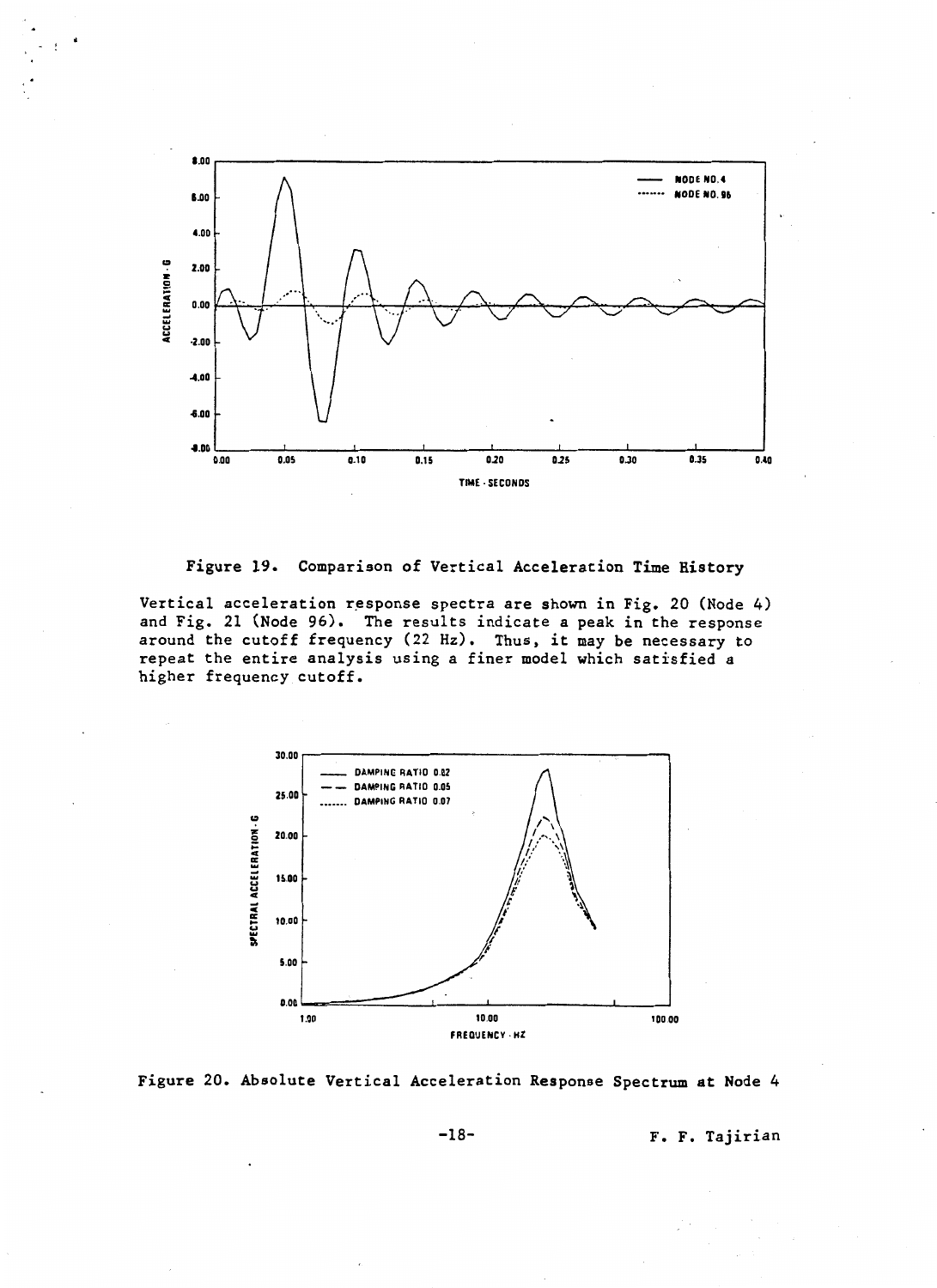

Figure 21. Absolute Vertical Acceleration Response Spectrum at Node 96

Comparisons of maximum velocities and accelerations at the same nodes are shown below. Again, the protective slab significantly reduced the motions in the tunnel.

|                                       | Node 4 | Node 96 |
|---------------------------------------|--------|---------|
| Maximum vertical<br>displacement (ft) | 0.053  | 0.004   |
| Maximum vertical<br>velocity (ft/sec) | 2.80   | 0.33    |
| Maximum vertical<br>acceleration(g)   | 7.2    | 0.95    |

#### SUMMARY AND CONCLUSIONS

' .

The flexible volume method was applied to the solution of general three-dimensional foundation vibration problems. The formulation can handle multiple flexible foundations with arbitrary shapes founded on the surface of, or embedded in, layered viscoelastic soils. Responses computed using this method compared favorably with more rigorous continuum solutions, demonstrating its accuracy. To illustrate the applicability of the procedure to more practical problems, the results of a three-dimensional analysis of an aircraft impact on a buried tunnel were presented.

#### ACKNOWLEDGMENTS

The flexible volume method and the computer Program SASSI were developed at the University of California, Berkeley, under the supervision of Professor John Lysmer. The authors gratefully acknowledge his contributions and support. The airplane impact study

-19- F. F. Tajirian